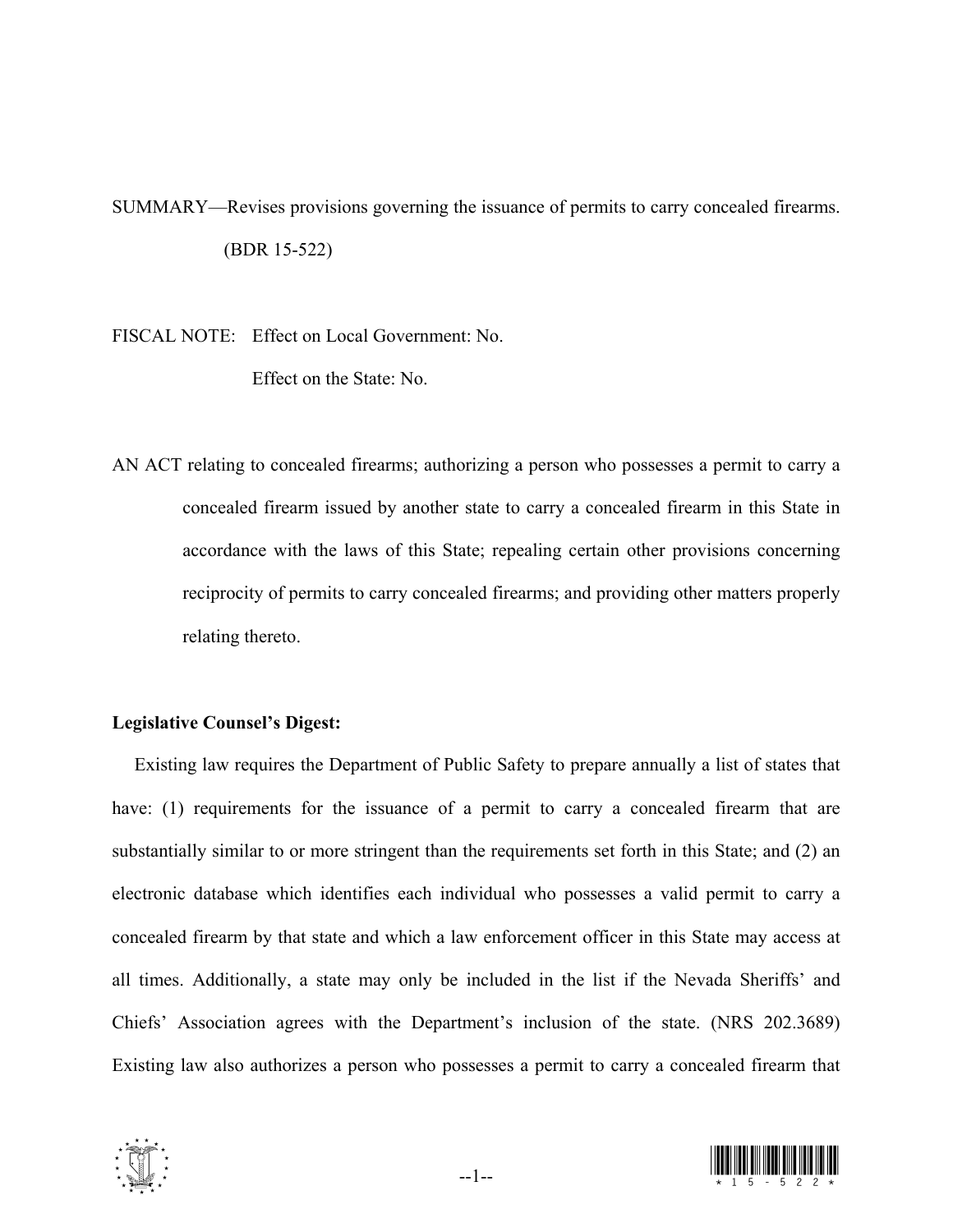was issued by a state included in the list to carry a concealed firearm in this State in accordance with the laws of this State unless the person: (1) becomes a resident of this State; and (2) has not been issued a permit from the sheriff of the county in which he or she resides within 60 days after becoming a resident of this State. (NRS 202.3688)

 **Section 2** of this bill repeals all provisions of existing law relating to the list prepared by the Department. **Section 1** of this bill authorizes a person who possesses a permit to carry a concealed firearm that was issued by another state to carry a concealed firearm in this State in accordance with the laws of this State unless the person: (1) becomes a resident of this State; and (2) has not been issued a permit from the sheriff of the county in which he or she resides within 60 days after becoming a resident of this State.

## THE PEOPLE OF THE STATE OF NEVADA, REPRESENTED IN SENATE AND ASSEMBLY, DO ENACT AS FOLLOWS:

 **Section 1.** NRS 202.3688 is hereby amended to read as follows:

 202.3688 1. Except as otherwise provided in subsection 2, a person who possesses a permit to carry a concealed firearm that was issued by **[**a**]** *another* state **[**included in the list prepared pursuant to NRS 202.3689**]** may carry a concealed firearm in this State in accordance with the requirements set forth in NRS 202.3653 to 202.369, inclusive.



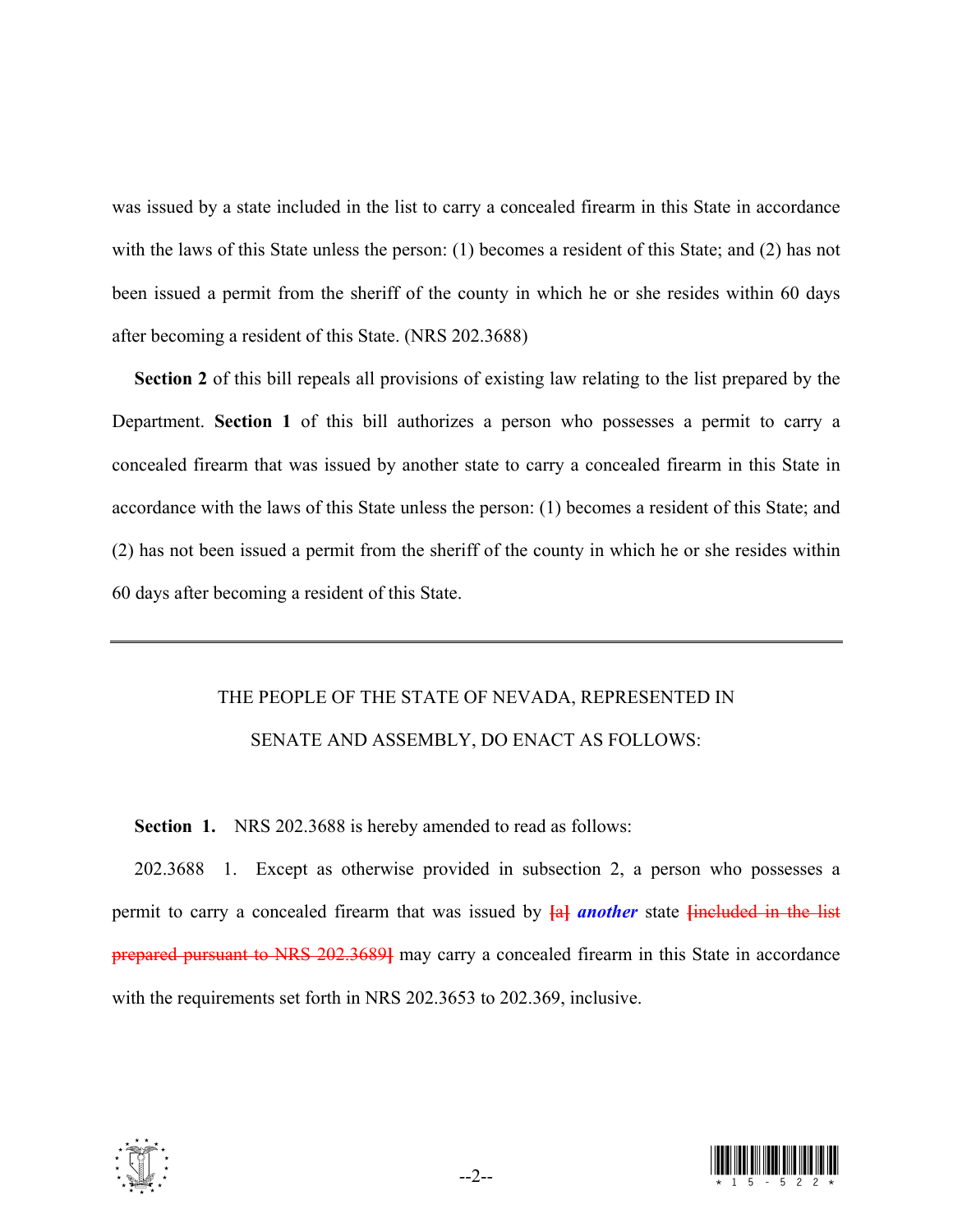2. A person who possesses a permit to carry a concealed firearm that was issued by **[**a**]** *another* state **[**included in the list prepared pursuant to NRS 202.3689**]** may not carry a concealed firearm in this State if the person:

(a) Becomes a resident of this State; and

 (b) Has not been issued a permit from the sheriff of the county in which he or she resides within 60 days after becoming a resident of this State.

**[**3. A person who carries a concealed firearm pursuant to this section is subject to the same legal restrictions and requirements imposed upon a person who has been issued a permit by a sheriff in this State.**]**

 **Sec. 2.** NRS 202.3689 is hereby repealed.

## **TEXT OF REPEALED SECTION**

 **202.3689 Department to prepare list of states that meet certain requirements concerning permits; Department to provide copy of list to law enforcement agencies in this State; Department to make list available to public.** 

1. On or before July 1 of each year, the Department shall: